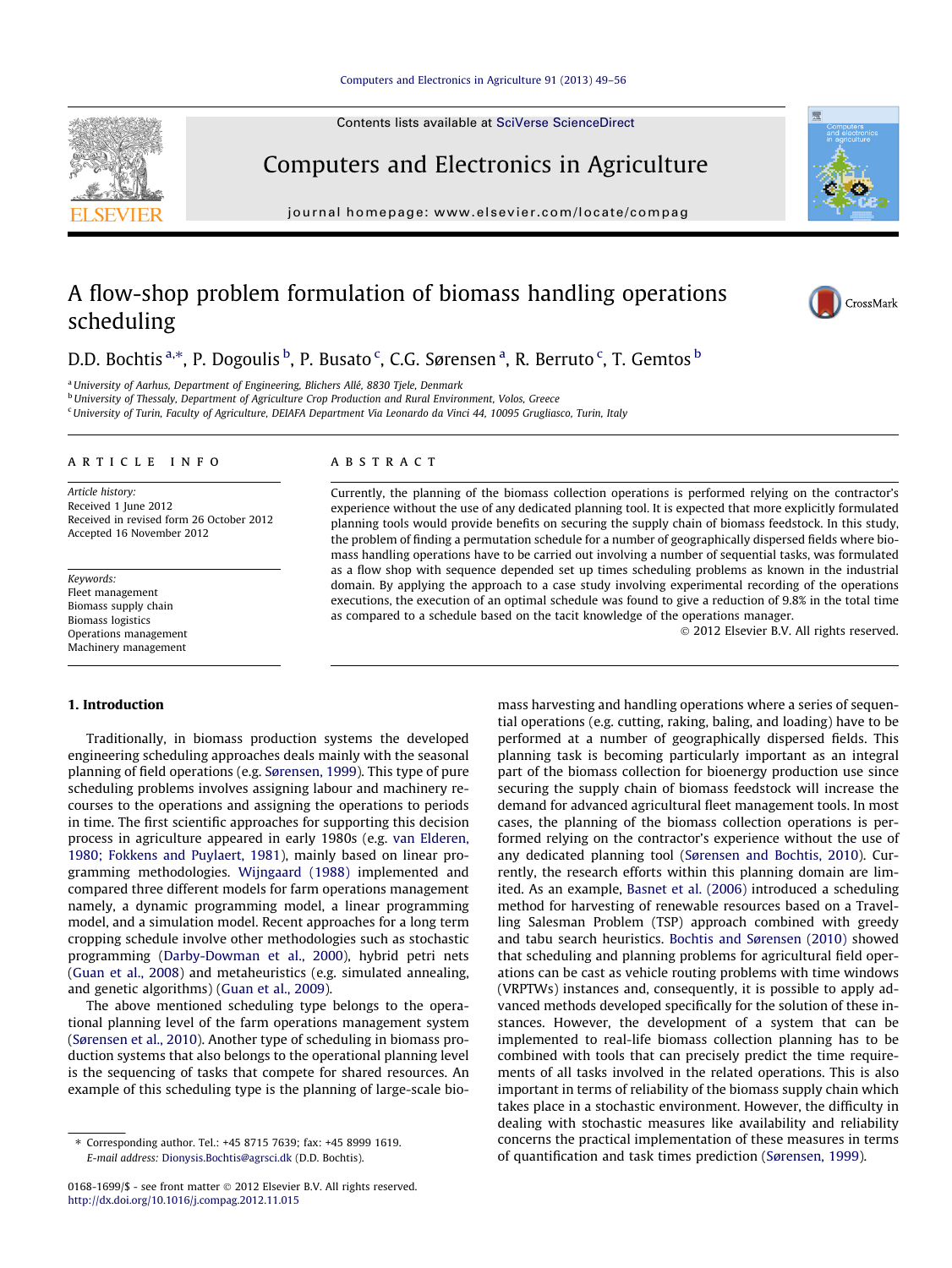In this paper, an industrial engineering approach as regard the problem of scheduling of sequential biomass handling operations is presented. The particular objectives are:

- (1) The formulation of the planning problem of multiple-fields sequential operations as a flow shop with set up times as part of the scheduling problem.
- (2) The demonstration of the approach implementation using a real-life small scale example.
- (3) To assess the impact of the uncertainty in the task times prediction on the applicability of the pursued approach.

#### 2. Problem formulation

The scheduling problem considered in this study involves finding a permutation schedule for a number of geographically dispersed fields where biomass handling operations have to be carried out involving a number of sequential tasks (e.g. cutting, raking, baling, and loading), while this permutation minimises the total completion time of the whole operation (i.e. the execution of all tasks in all fields). As will be seen in the following, this problem will be proven equivalent to the well-known optimisation problem flow shop with sequence dependent set-up times (SDSTs) [\(Logendran et al., 2006; Zandieh et al., 2006\)](#page--1-0). The general flow shop scheduling problem ([Wu et al., 2012; Kalczynski and](#page--1-0) [Kamburowski, 2012; Weng et al., 2012\)](#page--1-0) involves a set of m machines in series (processors) and a set of  $n$  jobs where each job comprises a set of m tasks which must be processed on each one of the m machines. All jobs have the same ordering of tasks having to be processed first on machine 1, machine 2, ..., and finally, on machine m. In the case of the SDST, each job will have a set-up time assigned which will depend on the immediately preceding job. As an example of the SDST flow shop problem, the printing process can be mentioned, where in an industrial shop floor the cleaning and set-up times of the printing presses depend on the size of paper, and the colour of ink used by the preceding job.

In order to cast the scheduling of biomass handling operations as a SDST flow shop problem, (a) a ''job'' in the flow shop description will equal a ''field'' and (b) the ''set-up time'' in the flow shop description will equal the ''inter-field travelling time''.

Let  $F = \{1,2,3,...\}$  denote the set of fields (indices) where a number of sequential tasks have to be scheduled (the total number of fields is denoted as  $|F|$ ). Let  $F_0$  denote the extended set of fields that includes the machinery depot (denoted by the index 0),  $F_0 = F \cup \{0\}$ . Let M denote the set of the different machine types or equivalently, the different types of tasks that must be executed. The time required to complete a task is a function of the machine and the field features and consequently, let  $o_{ij}$ ,  $i \in M$ ,  $j \in F$ , denote the required time for the task carried out by machine  $i$  in field  $j$ . Let  $t_{ijk}$  denote the travel time of machine  $i \in M$  from physical location (field or depot) j to field k;  $j \in F_0$ ,  $k \in F$ . A set of variables are introduced representing the starting time,  $s_{ii}$ , of the task executed by machine  $i \in M$  at field  $j \in F$ . In order to formulate the optimisation problem based on the structure of the travelling salesman problem, the binary decision variable  $x_{jk}$ ,  $j$ ,  $k \in F_0$  have to be defined where:

 $x_{jk} = \begin{cases} 1 & \text{if field } k \text{ is immediately processed after field } j \\ 0 & \text{otherwise} \end{cases}$ 

Having as objective function the makespan time, which mathematically is written as  $C_{\text{max}} = \max_{j \in F} \{s_{|M|j} + o_{|M|j}\}\)$ , the scheduling problem can be stated as:

Minimise 
$$
C_{\text{max}}
$$
 (1)  
Subject to

$$
\sum_{j \in F_0} x_{jk} = 1 \quad k \in F_0 \tag{2}
$$

$$
\sum_{k\in F_0} x_{jk} = 1 \quad j \in F_0 \tag{3}
$$

$$
s_{ij} + o_{ij} + t_{ijk} \leqslant s_{ij} + U_i(1 - x_{jk}) \quad i \in M; \quad j, k \in F
$$
 (4)

$$
S_{|M|j} + O_{|M|j} \le C_{\text{max}} \quad j \in F
$$
\n
$$
S_{ii} + O_{ii} \le S_{i+1} \quad i \in M \setminus \{|M|\}, \quad i \in F
$$
\n(5)

$$
s_{ij} + \sigma_{ij} \le s_{i+1,j} \quad t \in M \setminus \{ |M| \}, \quad j \in r
$$
  

$$
x_{ik} \in \{0, 1\} \quad i, k \in F_0, \quad j \ne k
$$
 (7)

$$
s_{ii} \ge L_{ii} \quad i \in M, \quad j \in F \tag{8}
$$

Eqs. (2) and (3) ensure that in the sequence of the visited fields (including depot as a virtual field) there is always a predecessor and a successor field (or in the case of the depot a machine will leave the depot and will return to the depot from the last visited field), Eq.  $(4)$  ensures that if the order of field j precedes the one of field  $k$ , then the starting time of the task  $i$  in the field  $k$  must not exceed the completion time of the same operation  $i$  at field  $j$ plus the corresponding travel time between the two fields.  $U_i$  denotes the upper bound on the time at which machine i finishes its operation at field  $j \in F$  (see [Appendix A\)](#page--1-0). Eq. (5) ensures that the makespan is equal or greater than the completion time of all tasks in all fields carried out by the last machine. Eq. (6) states that one machine cannot start to operate in a field if the previous machine has not completed its task in the same field. Finally, Eq. (8) provides the limitation of a lower bound on the starting time of the operation of machine  $i$  at the field  $j$  (see [Appendix A\)](#page--1-0).

The following assumption complies to the formulation of the optimisation problem.

- All fields are in a state that can be operated on at time zero.
- There exists a single machinery depot from where machines departs from, when being assigned tasks, and returns to, after the completion of the assigned tasks.
- All parameters, such as tasks times and travel times, are deterministic.
- The job queue operates following the first in first out (FIFO) principle, meaning that after completion of the task in a field, the field joins the queue for the next sequential task (executed by the corresponding machine).

#### 3. The problem instance

The problem instance presented here regards the collection (baling–loading) of cotton residues from dispersed fields and in order for the cotton residues to be used for the production of bioenergy. The operational system was used as a case study consisting of two machinery systems working in series in the dispersed fields, namely, a baling system (tractor–baler) and a loading system (fork-lift/transport truck). Consequently, the set of machines is  $M = \{1, 2\}$ , while the makespan is given by:  $C_{\text{max}} = \max_{i \in F} \{s_{2i} + o_{2i}\}.$ Although that, in general, biomass handling operations include four tasks, namely, cutting, raking, baling, and loading, the presented simple case of only two sequential tasks has been selected in order to demonstrate the feasibility of implementing the pursued approach and to provide a first indication of the expected benefits.

### 4. Task times prediction

The key point for the implementation of the approach is the task times prediction. Contrary to an industrial flow shop, where in the most cases the task times are known with certainty, the task